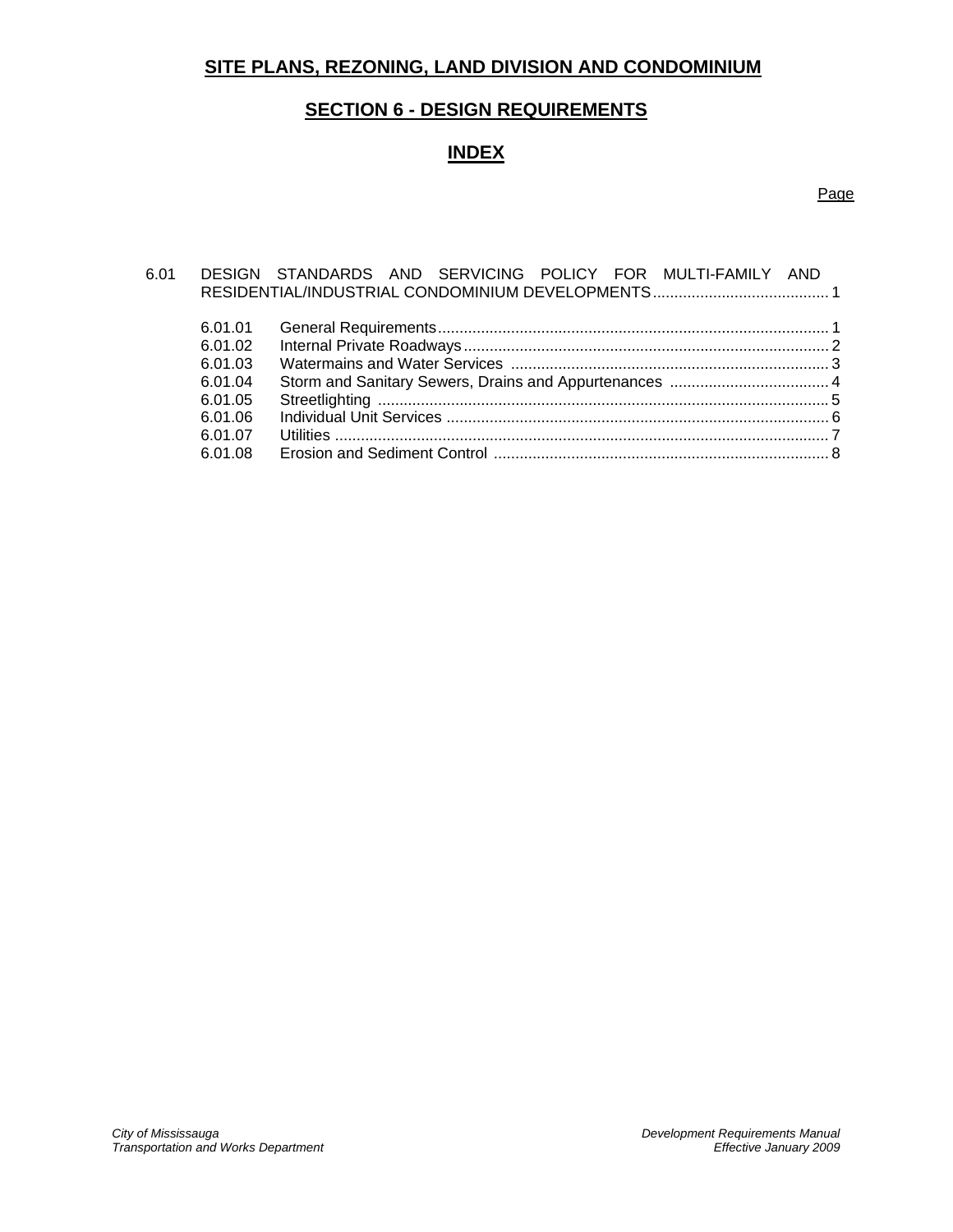### **6.01 DESIGN STANDARDS AND SERVICING POLICY FOR MULTI-FAMILY AND RESIDENTAIL/INDUSTRIAL CONDOMINIUM DEVELOPMENTS**

### **6.01.01 General Requirements**

Engineering drawings shall be prepared to the satisfaction of the City, to show location of all underground services, including Sanitary, Storm, Watermains, Hydro, Telecommunications, Gas, etc., together with the location of all roadways, sidewalks and boulevards, certified and stamped by a registered Professional Engineer of the Province of Ontario.

Roadways shall not be considered to form any part of the required parking.

Designated fire access routes shall be provided throughout the development to the standards of the Fire Department and Emergency Services Division and in accordance with good engineering practise. (Refer also to fire routes By-law No. 1036-81, as amended)

Multi-family developments shall be signed so as to easily identify the location of all blocks. Such signs shall be approved by the Urban Design Section of the Planning and Building Department.

Proper waste collection areas must be provided throughout the development so that the waste haulers vehicles can enter the development and collect waste efficiently and safely. Such arrangements shall be in accordance with standards as set down by the Regional Municipality of Peel.

A certified statement signed and stamped by a registered Professional Engineer of the Province of Ontario stating that all services have been designed and constructed in accordance with the City of Mississauga Standards and Servicing Policy for Multi-family and Condominium Developments is required prior to registration of the development.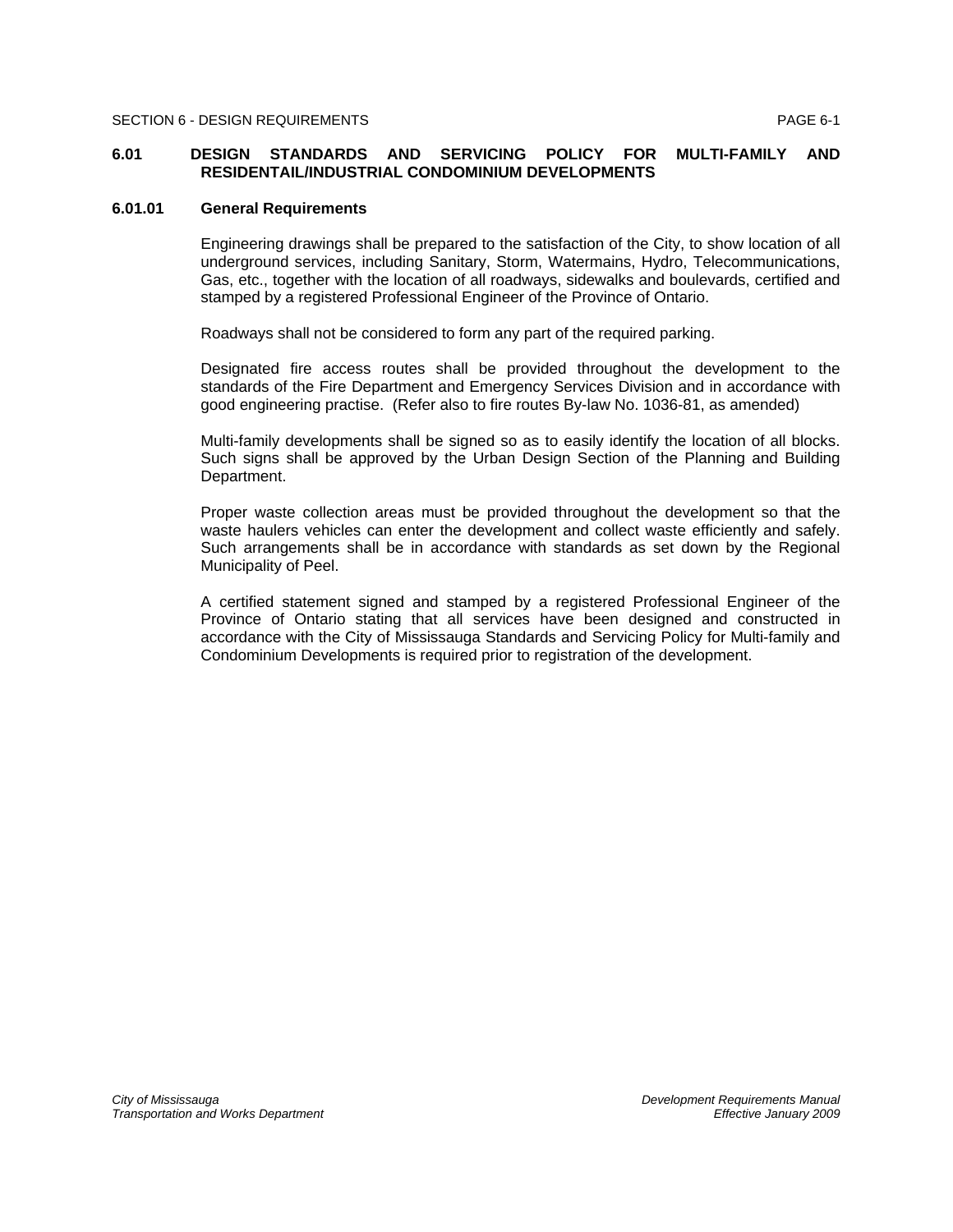## **6.01.02 Internal Private Roadways**

Internal private roadways shall be designed in accordance with the current City of Mississauga design criteria for a minor residential street (including curbs, curb and gutters, subdrains and sidewalks where applicable) in accordance with the latest Ontario Provincial Standard Drawings and Specifications or City Standards and Requirements as applicable; with the following modifications:

- Minimum width of roadway shall be 7.0m
- Minimum centre line turning radius shall be 12m (fire truck) for any development which has no buildings over three stories.
- Lengths of driveways must be a minimum of 6m measured from the back of the sidewalk, where a sidewalk exists or 6m from the back of the curb, where no sidewalk exists
- Minimum overhead clearance shall be 5.0m
- The minimum pavement structure for the roads will be as follows, but may vary depending upon site soil conditions. For site conditions or any specific uses which require extra strength pavement, the pavement structure shall be substantiated by a report from the applicant's geotechnical consultant

| OPSS Granular 'B' |
|-------------------|
| OPSS Granular 'A' |
| OPSS H.L.8        |
| OPSS H.L.3        |
|                   |

- Parking lots shall be structurally designed to the equivalent of the internal road design standards.
- The minimum pavement structure for driveways to individual, single, semi or townhouse units will be as follows:

| 150 <sub>mm</sub> | Granular 'A' |
|-------------------|--------------|
| 50 <sub>mm</sub>  | H.L.8        |
| 25 <sub>mm</sub>  | H.L.3F       |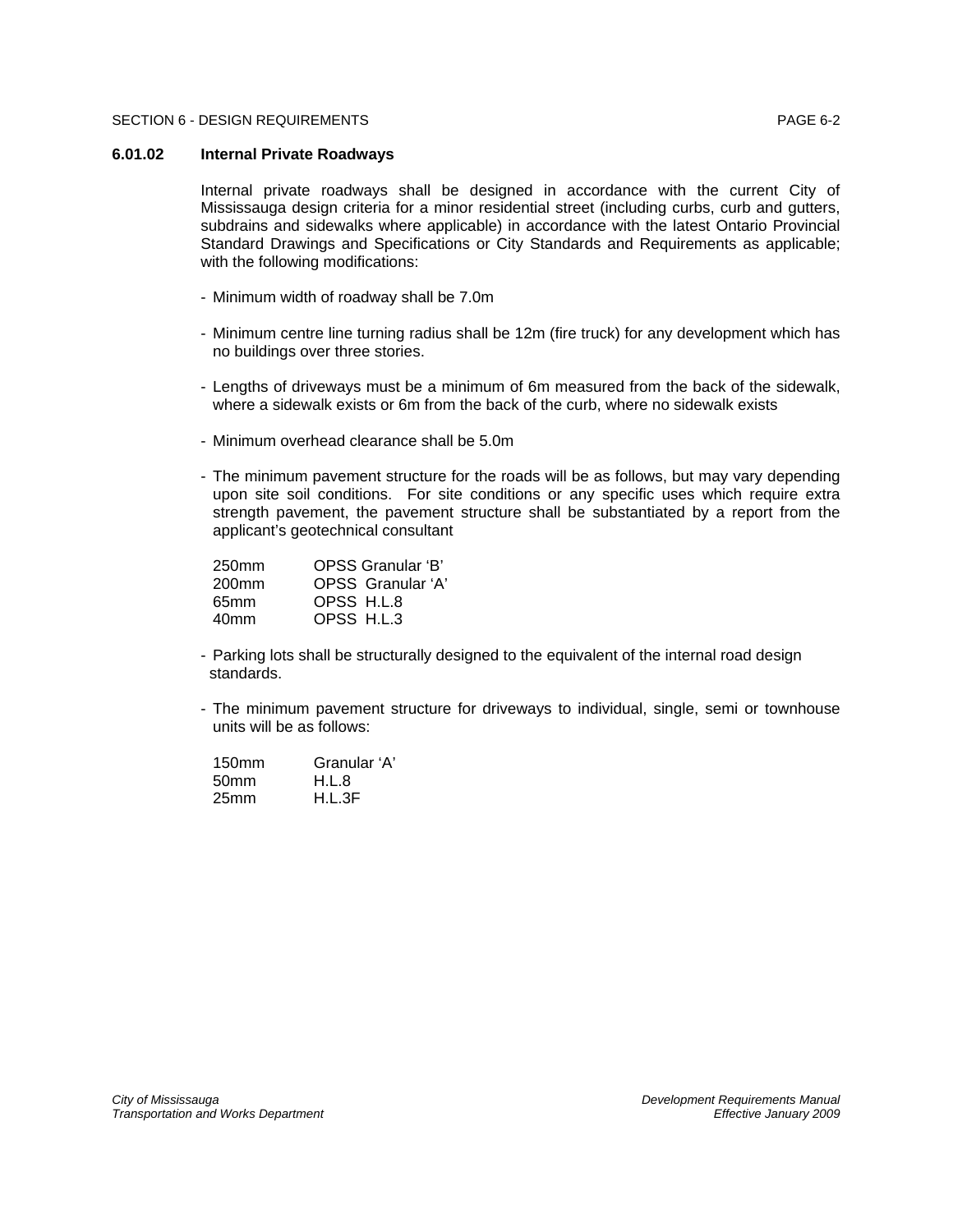### **6.01.03 Watermains and Water Services**

- Watermains and water services shall be designed and constructed in accordance with the most recent requirements of the Region of Peel, the Ontario Building Code and in accordance with municipal by-laws.
- Trench backfill for the watermain and water service installations shall consist of native or granular material, free of organics and contaminants, placed and compacted in lifts as required to achieve a minimum compaction of 95% of the Standard Dry Density. (OPSS 514.07.08)
- *Shall be designed and constructed in accordance with the Region of Peel design Criteria and Development Procedures Manual, latest edition.*
- Upon completion of the site work and services and prior to registration, a certified statement signed and stamped is required from a registered/licensed Professional Engineer of the Province of Ontario confirming that all water boxes have been raised to final grade, uncovered and in a clean condition.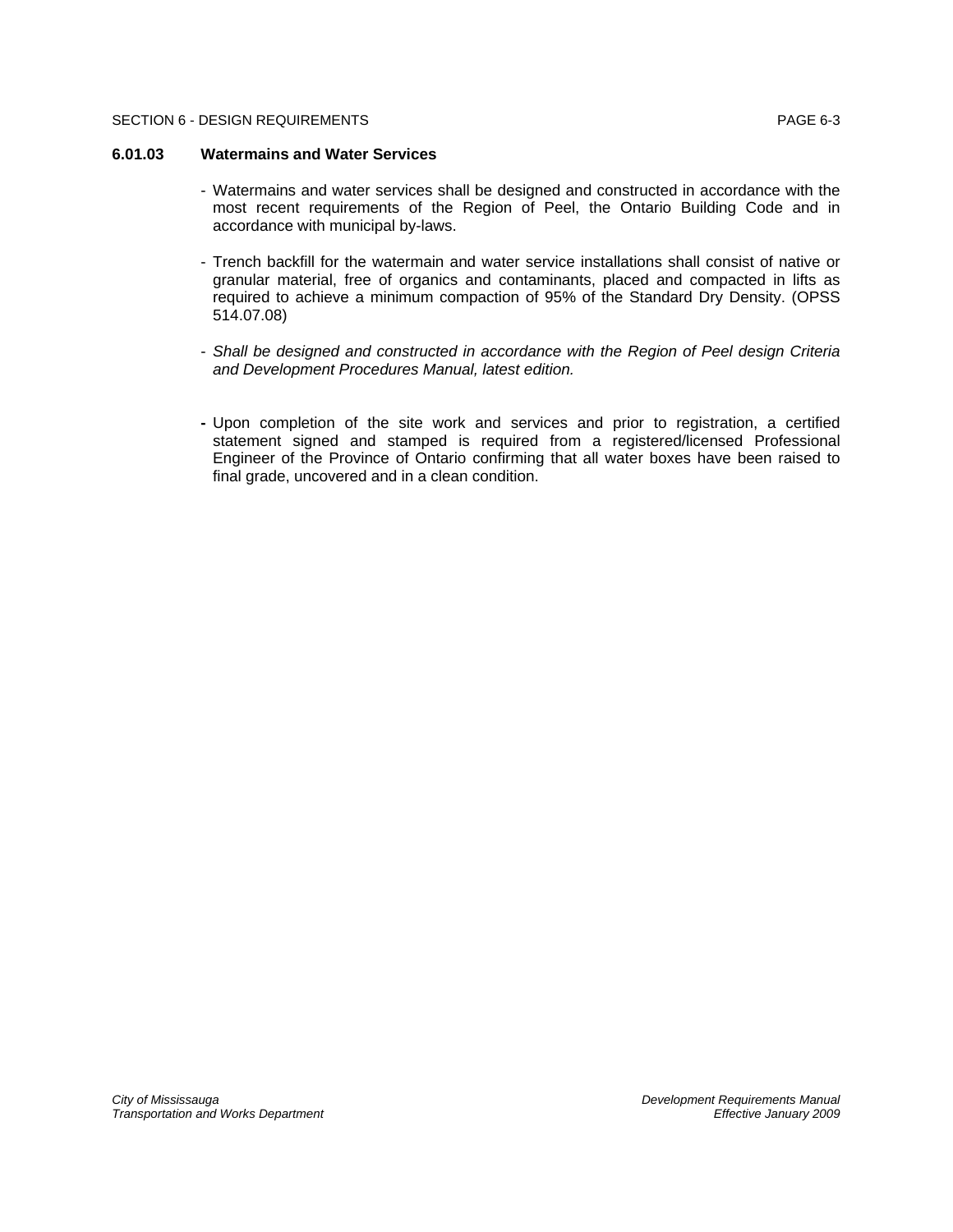### **6.01.04 Storm and Sanitary Sewers, Drains and Appurtenances**

- The storm and sanitary sewers, drains and appurtenances shall be designed and constructed in accordance with the most recent requirements of the Ontario Building Code and in accordance with the appropriate municipal By-laws.
- Trench backfill for the storm and sanitary sewer and drain installations shall consist of native or granular material, free of organics and contaminants, placed and compacted in lifts as required to achieve a minimum compaction of 95% of the Standard Proctor Density. (OPSS 514.07.08)
- Upon completion of the site servicing works building construction and landscaping; the storm sewer system, including catchbasins and leads shall be cleaned and flushed.

- Flushing operations shall comply with the current Storm Sewer Use By-Law adopted by Council and be certified by a registered Professional Engineer from the Province of Ontario upon completion.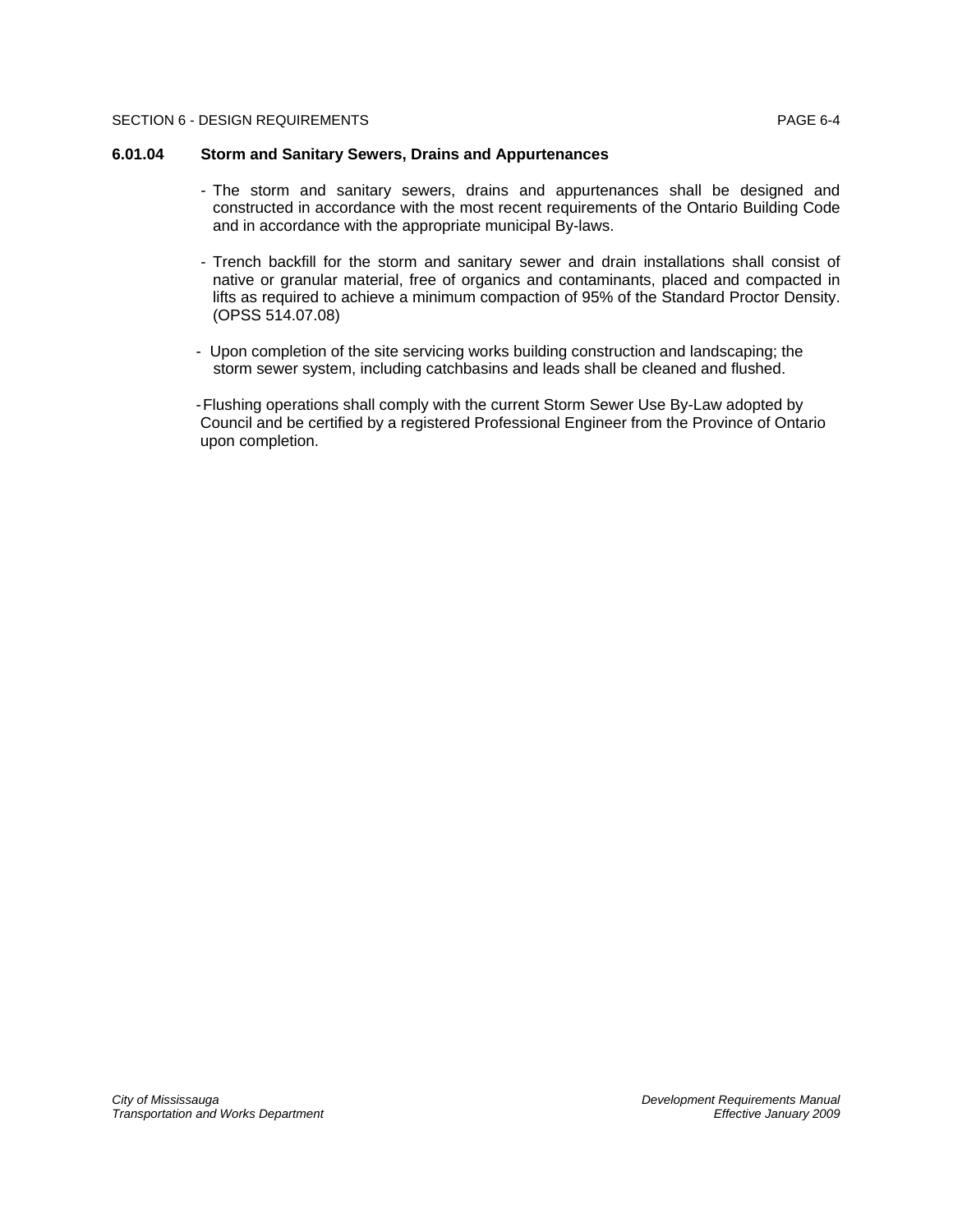# **6.01.05 Streetlighting**

- The average horizontal maintained lux rating referred to herein represents the average illumination on the traffic used pavement, between curb lines when the illuminating source is at its lowest output and the luminaire is at its dirtiest condition.
- Luminaires shall be chosen to distribute the light away from residential buildings and onto roadways, pathways or parking lots.
- Every residential unit shall be provided with exterior lighting fixtures located near all entrances.
- Luminaires and poles shall have an average life expectancy of 20 years and shall be vandal resistant.
- All lighting installations shall conform to the requirements of the Canadian Standards Association, Electrical Code of Ontario.
- All installation shall be subject to The Electrical Safety Authority (ESA) inspection.
- All wiring shall be underground.
- The total lighting system must be completed and operational prior to occupancy.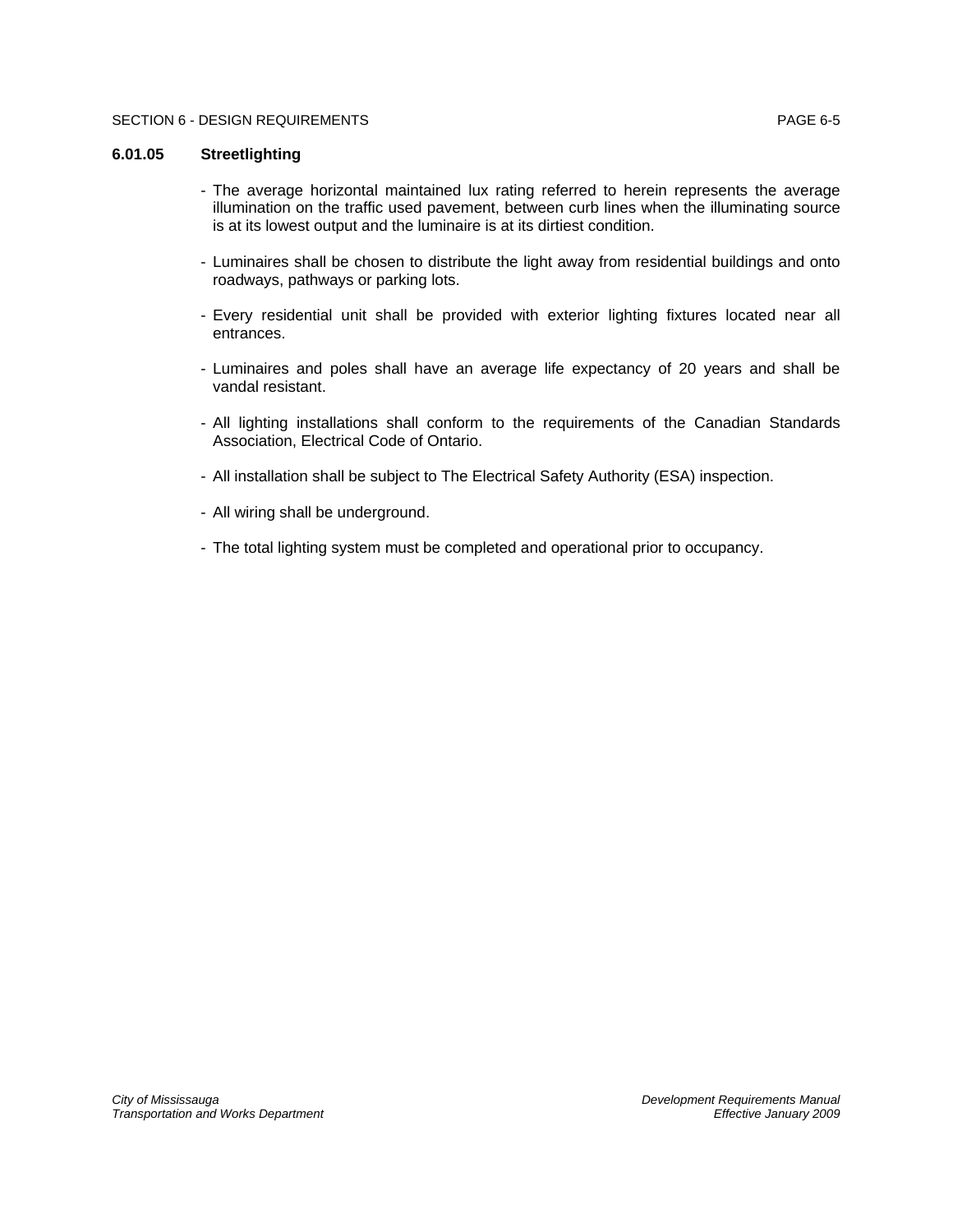### SECTION 6 - DESIGN REQUIREMENTS **EXAMPLE 1999** PAGE 6-6

# **6.01.06 Individual Unit Services**

- Storm sewers, sanitary sewers and watermains shall not be permitted to be constructed under any building except in special circumstances as permitted in the Ontario Building Code.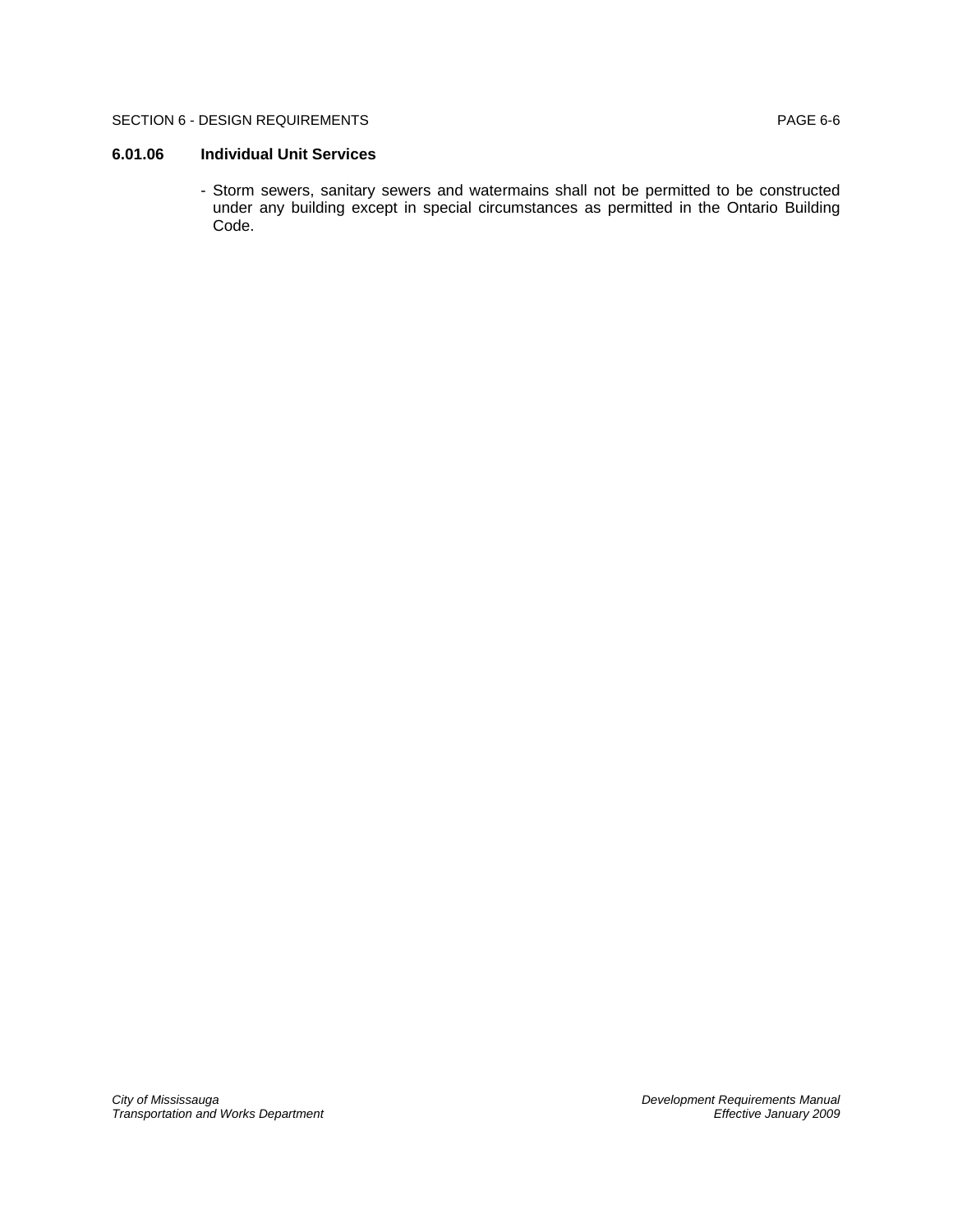## SECTION 6 - DESIGN REQUIREMENTS **EXAMPLE 1999** PAGE 6-7

# **6.01.07 Utilities**

Gas, Hydro the provision of Telecommunications, etc., shall be constructed underground and in accordance with the applicable utility company's requirements. The Developer's Consultant will arrange for the necessary design co-ordination with the various utility companies and receive acceptance/approval from each utility company, prior to the issuance of Building permits.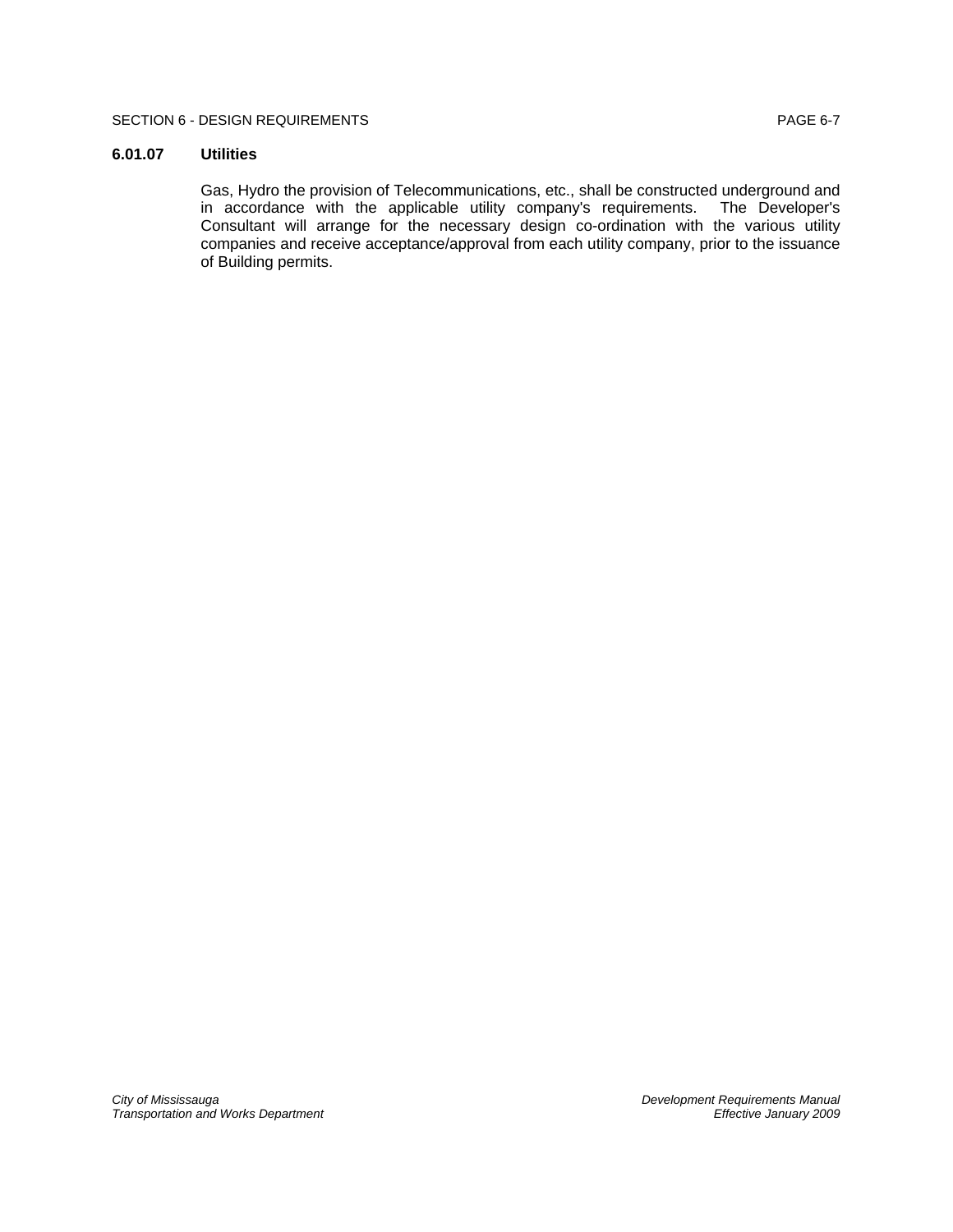# **6.01.08 Erosion and Sediment Control**

Condominium developments which are within 30m of a watercourse and/or which are comprised of an area in excess of 1 hectare shall be subject to the provisions of the current Erosion and Sediment Control By-law adopted by Council. The developer will be required to apply for an Erosion and Sediment Control Permit prior to undertaking any land stripping or regrading activities within the lands.